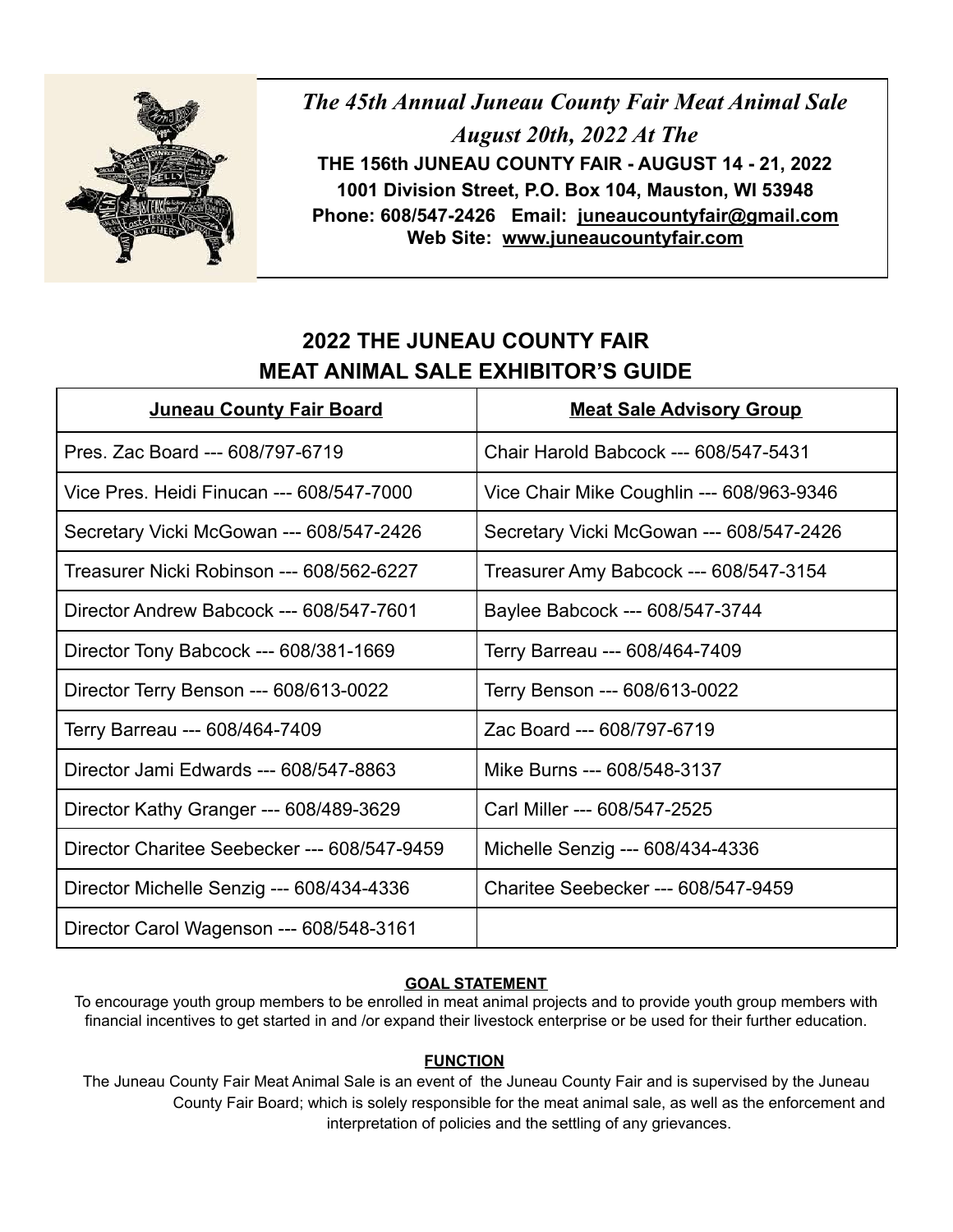### **RULES & POLICIES**

#### **ENTRY INTO PROJECT:**

- 1. Exhibitors must be members in good standing of any recognized and supervised youth group such as 4-H, FFA, Scouting Programs, or breed organizations, enrolled in beef, dairy, goat, poultry, rabbits, sheep, or swine projects, in the third grade through twelfth grade plus one year are eligible to participate and may enter.
- 2. Meat animal projects shall be the result of the exhibitor's own labor. Exhibitors are responsible from the first weigh-in through load-out at the fair for the care and feeding of their animals.

#### **INITIAL WEIGH-IN:**

- 3. For weigh-in dates refer to the calendar of events and checklist of deadlines attached to the end of these guidelines.
- 4. Beef animals will be tattooed and tagged at initial weigh-in, dehorning and castration must be done before initial weigh-in day, and all beef animals must have a halter with a long lead rope, a ten foot lead rope is recommended. Beef animals are to be broke to lead before the initial beef weigh-in.
- 5. A maximum of five animals in any species may be entered in the project, from which one may be sold in the sale at the fair. The animal sold in the sale must be shown in the live class at this year's Juneau County Fair.
- 6. Exhibitors are only permitted to switch ownership of animals between exhibitors from the same family that have worked together to care for and feed their animals. Final declaration of animal ownership must occur on or before the final weigh-in.
- 7. The minimum weight at weigh-in for beef and beef-dairy animals is 396 to 400 pounds minimum (born after January of the previous year). Due to scale variability, an animal's actual weight can be plus or minus 1 pound for each 100 pounds. The weight range listed allows for this variability.

### **PROJECT REQUIREMENTS:**

- 8. Exhibitors must keep expense and feed accounts. Records shall begin on the initial weigh-in day. Suggested prices will be provided to those not actually purchasing the animal and feed. Records will be submitted by the exhibitor on the Wednesday of the fair at final weigh-in, no later than the start of the livestock exhibitors meeting. The forms for expense and feed records are provided at initial weigh-in and one feed record per species per exhibitor is required for an animal to sell in the sale.
- 9. The Juneau County Fair now requires the completion of the "Youth for the Quality Care of Animals" (YQCA), an informative and educational program. This is **required** for all youth who exhibit animal projects (Beef, Dairy, Goats, Poultry, Rabbits, Sheep and Swine). **A copy of your YQCA certification of course completion MUST** be submitted with your Juneau County Fair Entry Form no later than July 1st to be allowed to show and **sell your animal.**
- 10. All swine exhibited at a county fair must be accompanied by an Intra-state Health Certificate stating that the herd of origin has been inspected on the farm within 30 days prior to the exhibition and no apparent disease has been present in the herd for the past 30 days. This certificate is available and completed by your veterinarian.

#### **FINAL WEIGH-IN:**

- 11. Minimum weights for participation in the Juneau County Fair Meat Animal Sale for all beef classes is 910-920 pounds. Due to scale variability, an animal's actual weight can be plus or minus 1 pound for every 100 pounds. The weight range listed allows for this variability. Maximum payable sale weight for all beef animals is 1,450 pounds, any animal over this maximum weight will be sold at 1,450 pounds.
- 12. The two classes of beef are Beef Breed Class and Dairy Beef Breed Class.
- 13. All animals shown in these Departments, will be shown by weight, in classes determined at final weigh-in.
- 14. Minimum grades for participation in the sale shall be Prime, Choice and Select.
- 15. Minimum and maximum weight for swine (barrows and gilts) for participation in the Juneau County Fair Meat Animal Sale is a minimum weight of 218-220 pounds and a maximum payable sale weight of 300 pounds, any animal over 300 pounds will be sold at 300 pounds. Due to scale variability, an animal's actual weight can be plus or minus 1 pound for every 100 pounds. The weight range listed allows for this variability.
- 16. Minimum grades for participation in the sale shall be U.S. #1 and #2.
- 17. Minimum weight for lambs participating in the meat animal sale at the Juneau County Fair is 90 pounds. Minimum grades for participation in the sale shall be Prime and Choice. Maximum payable sale weight is 155 pounds, any animal over will be sold at 155 pounds.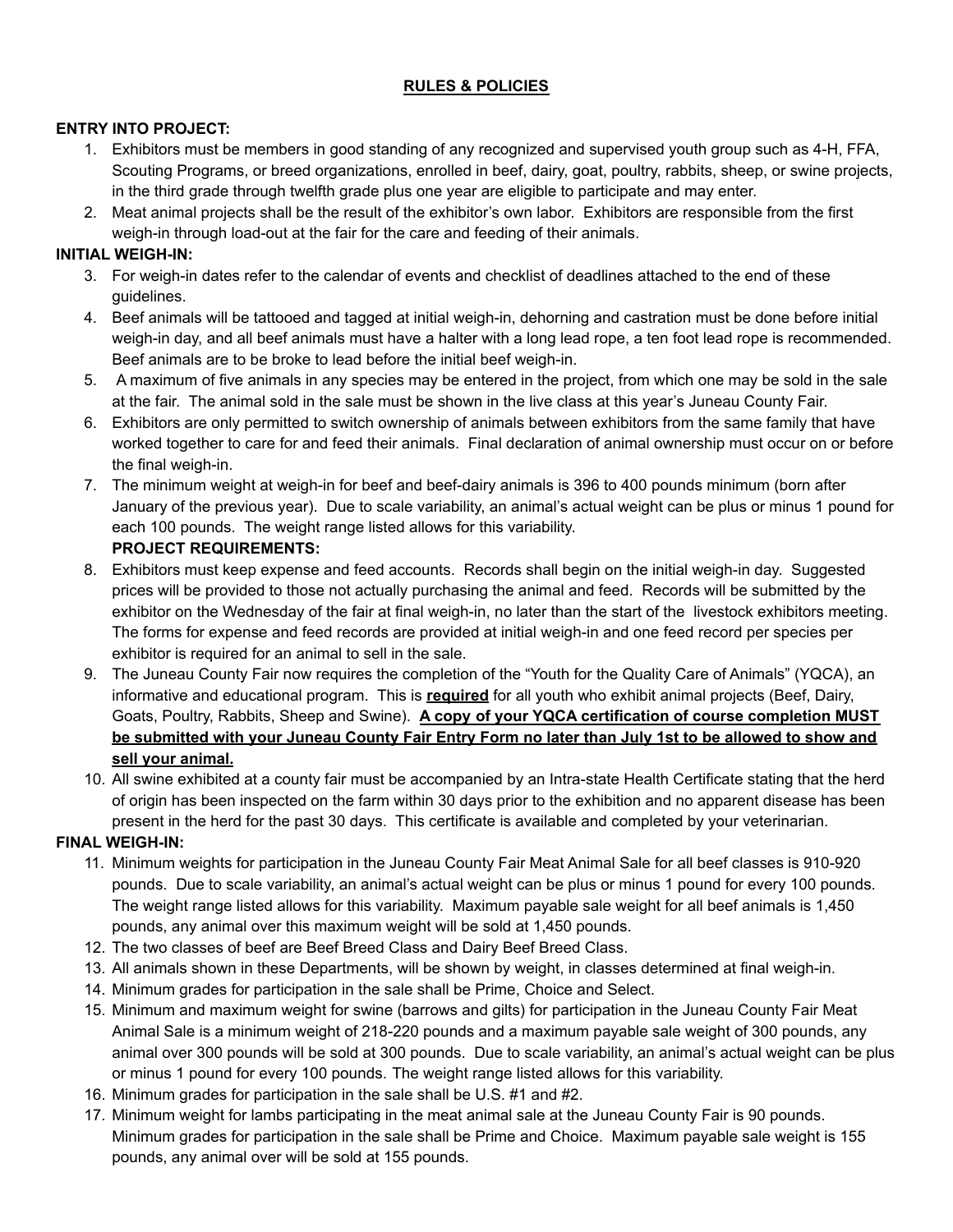18. Minimum weight for goats participating in the meat animal sale at the Juneau County Fair Meat Animal Sale is 55 pounds. Maximum payable sale is 110 pounds; any animal over 110 pounds will be sold at 110 pounds.

#### **SHOW:**

- 19. Market animals must be shown at this year's Juneau County Fair by the project exhibitor. In case of an emergency, permission for another project exhibitor to show the animal must be requested in advance of showing from the Juneau County Fair Board.
- 20. Exhibitors are encouraged to train their animals early, so they can be handled safely and easily at the fair. Any uncontrollable animals will not be allowed to show or be sold. Uncontrollable animals will be disqualified by the Juneau County Fair Board or the judge.
- 21. Each species Champion will be selected from the top blues of the weight classes. If a member receives Grand Champion or Reserve Champion in more than one species, that member will be allowed to sell each of those champion animals.
- 22. Exhibitors must declare their intentions, as to which animal they desire to sell, to the Juneau County Fair Meat Animal Sale Advisory Group by 4:00 p.m. on Thursday of the Juneau County Fair.

#### **SALE:**

- 23. Project exhibitors are encouraged to seek potential buyers well in advance of the sale. Project exhibitors are required to send thank-you notes to sponsors for the trophies and supporters of the sale. Project exhibitors are limited to the sale of one species. Any combination of species may be weighed-in and entered, but only one animal may be sold, unless the exhibitor receives Grand or Reserve Champions in more than one species.
- 24. If for any reason the Champion and / or the Reserve Champion Meat Animal of any species is ineligible to be sold at the fair, the next highest placing blue ribbon animal will be promoted to fill the Champion and / or the Reserve Champion slot in the Meat Animal Sale and will be listed as the Sale Champion and / or the Sale Reserve Champion
- 25. The Juneau County Fair Meat Animal Sale has implemented a price support option to the Meat Animal Sale. Selecting the price support option gives the buyer a choice to pay only the difference over and above the market price set for the sale. For example, if the market price for the animal is \$.70 per pound and the animal sold at the sale for \$1.20 per pound, the buyer could choose to pay only the difference of \$.50 per pound to the exhibitor. If the buyer selects this price support option, ownership of the animal does not change hands. It then becomes the responsibility of the exhibitor to ship the animal to market on Sunday or the animal, excluding swine, could return home to be sold at a later date. If the buyer does not choose the price support option, they would pay the full amount and as in the past be responsible for butchering or marketing the animal.
- **NOTE**: The Juneau County Fair Swine Show is a terminal show
	- **ALL** swine at the Juneau County Fair **MUST** be shipped directly to market by **ONLY** pre-approved shippers (pre-approved by the Juneau County Fair Board and the Juneau County Fair Meat Animal Sale Advisory Group) - these shippers will ship all swine directly to only state licensed slaughtering facilities.
	- 26. The Juneau County Fair Meat Animal Sale order will be determined by a random drawing of the completed Sale Information Cards, due by 4:00 p.m. on Thursday of the Juneau County Fair by the Juneau County Fair Meat Animal Sale Advisory Group.
	- 27. The Juneau County Fair Meat Animal Sale commission will be 4 percent of gross sale value. Money remaining above expenditures shall be used to benefit youth of Juneau County. Such use will be determined by the Juneau County Fair Meat Animal Sale Advisory Group and the Juneau County Fairboard.
	- 28. \$1.00 will be deducted from the gross sale price of each beef animal sold and sent to the Wisconsin Beef Promotion Council. 40 cents per 100 pounds will be deducted from the sale price of each hog sold and sent to the National Pork Board.
	- 29. Any animal sold at any sale between the dates of May 1st and the Juneau County Fair Meat Animal Sale the Saturday of the Juneau County Fair is **NOT** eligible to be sold at the Juneau County Fair Meat Animal Sale.
	- 30. The Juneau County Fair Board will designate a Load-Out Chairman who will be responsible for maintaining orderly shipping of all meat animals to slaughter or terminal markets.
	- 31. The Load-Out Chairman will maintain a list of all meat animals and tags on fairgrounds.
	- 32. The Load-Out Chairman and exhibitor will mark livestock with color-coded crayon to identify the destination of livestock.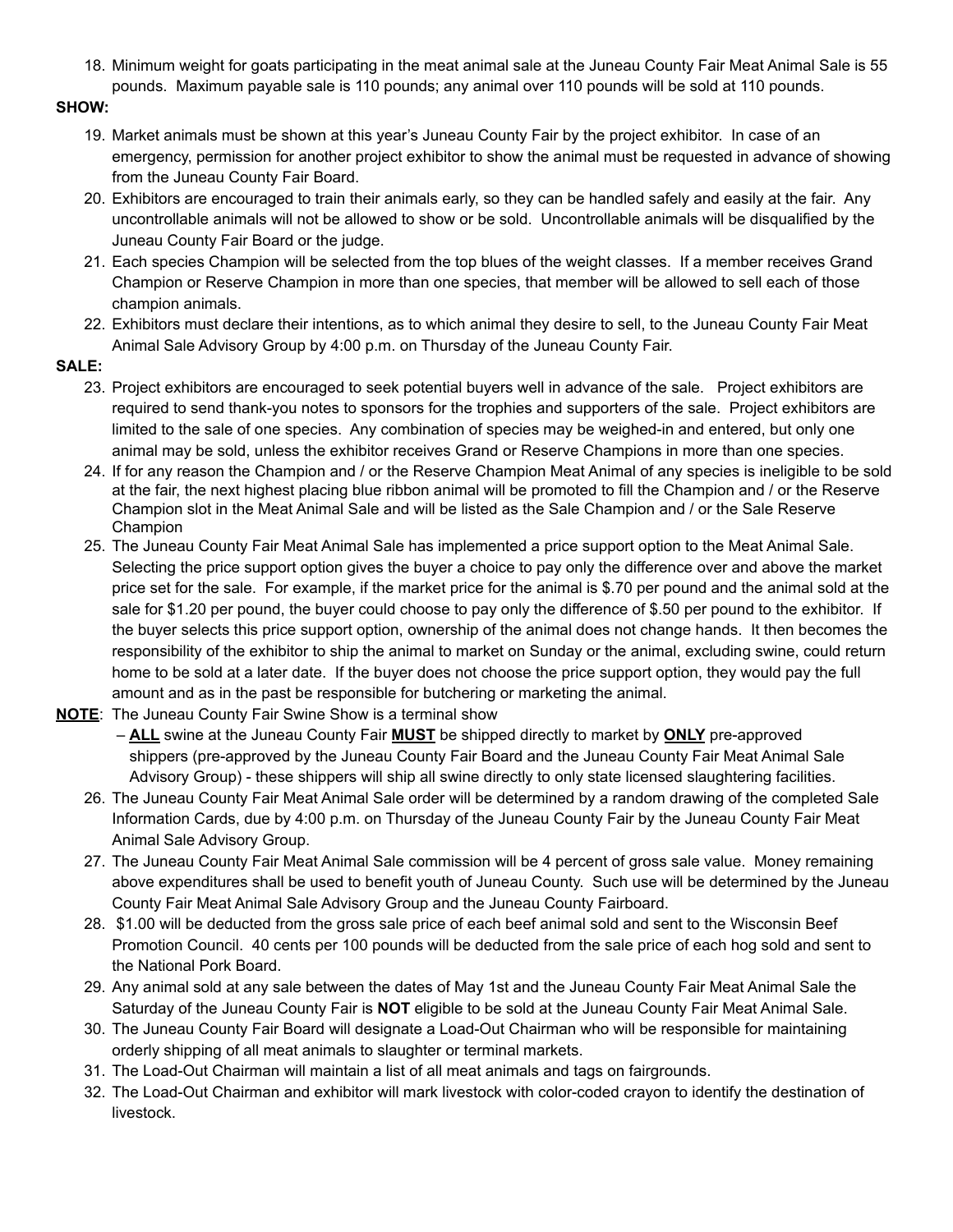- 33. All market animals must remain on exhibit at the fair and are the responsibility of the project exhibitor until the animal is loaded or the exhibitor is excused by the Load-Out Chairman. The project exhibitor is responsible for the feeding and care of their project animals until released. There will be no cleaning of pens or obstruction of aisles during loadout.
- 34. A suitable halter must be left on all beef animals until loaded on the truck, or a deduction of \$2.00 will be made from the project member's check.
- 35. Exhibitors will designate the destination of all animals not sold at Juneau County Fair Meat Animal Sale. Exhibitors must advise the Load-Out Chairman of existing livestock destination prior to sale.
- 36. Buyers must designate livestock destinations when paying for livestock.
- 37. Exhibitors must remain until their livestock are loaded out or the exhibitor is excused by the Load-Out Chairman.
- 38. ALL Youth Exhibitors are only allowed to sell their animal at the auction to 1 buyer.

#### **PLEASE NOTE:**

- 39. If your animal has lost their assigned ear tag the exhibitor MUST contact the Meat Sale Group **IMMEDIATELY for a replacement tag - by calling the Juneau County Fair at 608/547-2426 or emailing juneaucountyfair@gmail.com**
	- **\*\*\* New tags will not be issued at the time of weigh-in**

**and no animal without ear tags will be weighed-in.\*\*\***

#### **SALE OF OPEN CLASS ANIMALS:**

40. The Grand Champion Open Class animal in the Departments of Beef, Swine, and Sheep; will be sold at the end of the Meat Animal Sale and ALL money will be donated to Juneau County Fair Board Maintenance & Improvement Fund, with the exhibitor maintaining ownership of their animals. If the Grand Champion Exhibitors choose not to sell their animals at the fair, the next highest placing animal will be promoted to fill the Champion slot in the Meat Animal Sale and will be listed as the Open Class Sale Champion in the Sale Catalog. The Open Class Sheep will be sold at \$50.00 per Buyer; The Open Class Swine will be sold at \$100.00 per Buyer; The Open Class Beef will be sold at \$200.00 per Buyer.

#### **RULE ENFORCEMENT:**

41. All grievances must be presented in writing to the Juneau County Fair Meat Animal Sale Advisory Group and must be accompanied by a \$500.00 check made out to the Juneau County Fair Meat Animal Sale Advisory Group. The Juneau County Fair Meat Animal Sale Advisory Group will return its decision in writing to all parties involved.

> If the Juneau County Fair Meat Animal Sale Advisory Group find the grievance to be accurate / true the party filing the grievance will be refunded their \$500.00 check; but if the Juneau County Fair Meat Animal Sale Advisory Group find the grievance to be inaccurate / untrue the party filing the grievance will forfeit their \$500.00 check to the Juneau County Fair Meat Animal Sale Advisory Group.

- --- The Juneau County Fair Meat Animal Sale Advisory Group's decision will be final. ---
- 42. Failure to abide by these rules and / or the falsification of any Juneau County Fair and / or Meat Animal **Sale documents will result in a member being disqualified from participation in the next 5 future shows and sales and may also disqualify a member from special awards like: outstanding exhibitor, average daily gain, etc. This behavior is not only unethical, but in some cases is also illegal.**
- 43. Policies not mentioned above or variations of the above rules will be determined by the Juneau County Fair Meat Animal Sale Advisory Group.

## **THE JUNEAU COUNTY FAIR MEAT ANIMAL SALE SCHOLARSHIP**

The 2 annual \$500 scholarships are given to Juneau County Fair Meat Animal Sale exhibitors; to be used toward furthering a Juneau County Fair Meat Animal Sale exhibitor's education. The applicants must be Juneau County Fair Meat Animal Sale exhibitors. Past scholarship recipients are not eligible. Scholarship applications can be printed from the Juneau County Fair Website www.juneaucountyfair.com. Applications are due to the Juneau County Fair Board by July 1. NOTE: Additional guidelines are found in the Juneau County Fairbook which can be found at [www.juneaucountyfair.com](http://www.juneaucountyfair.com/). Be sure to review these guidelines and turn in a Fair Entry Blank for your project. Also if you are a 4-H member, make sure you are enrolled in a 4-H meat animal project.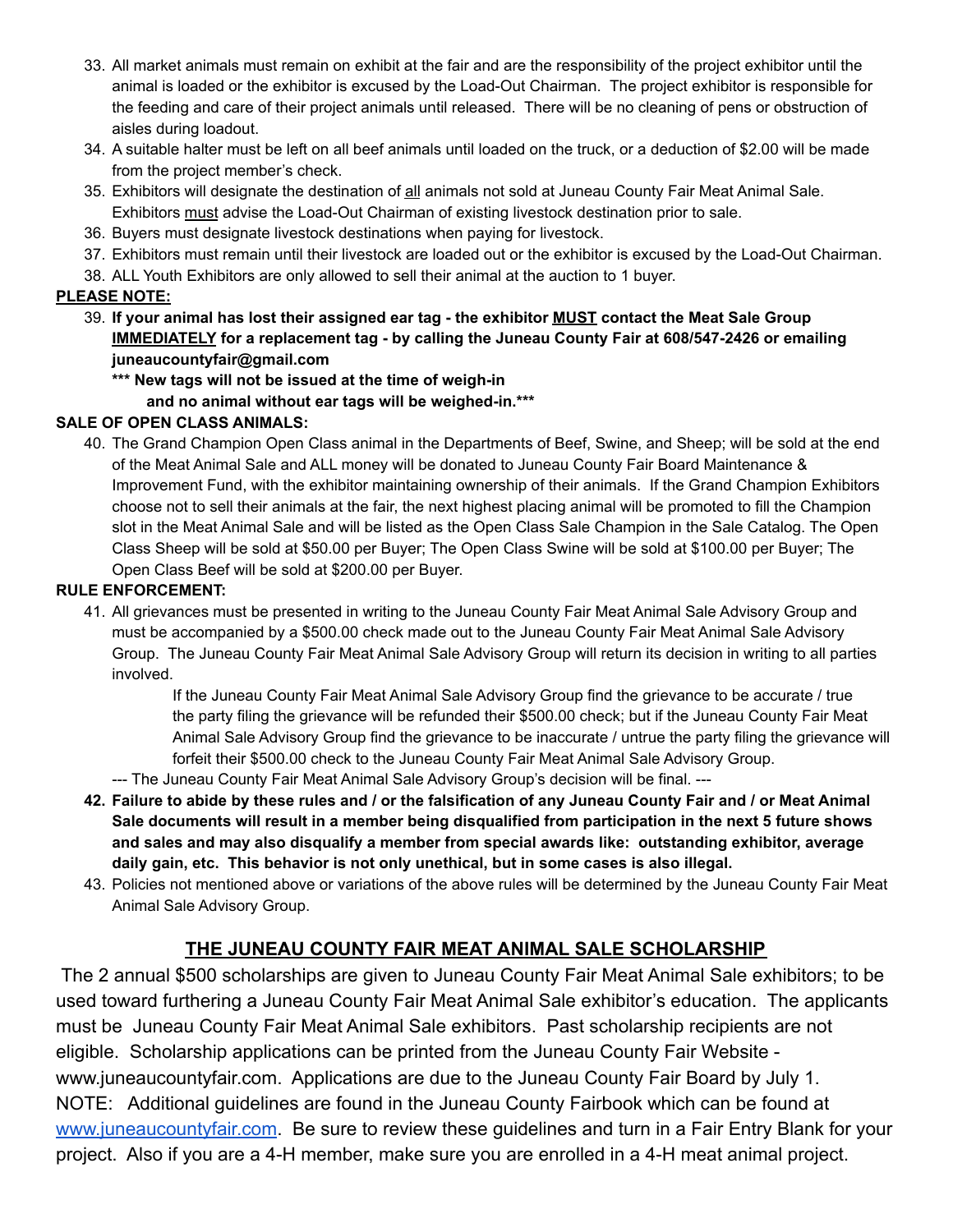# **THE 2022JUNEAU COUNTY FAIR MEAT ANIMAL SALE CALENDAR**

| <b>Due</b><br><b>Dates</b>           | Event<br><b>Details</b>                                                                                                                                                                                                                                                                                                                                                                                                             |
|--------------------------------------|-------------------------------------------------------------------------------------------------------------------------------------------------------------------------------------------------------------------------------------------------------------------------------------------------------------------------------------------------------------------------------------------------------------------------------------|
| Jan. 15th                            | <b>ALL Declarations Due</b><br>For Beef Goat, Poultry, Rabbit, Sheep, and Swine Projects Declarations<br>Are Due to the Juneau County Fair Board<br>Mailed to Juneau County Fair, P. O. Box 104, Mauston, WI 53948<br>or Email to juneaucountyfair@gmail.com                                                                                                                                                                        |
| Feb. 5th                             | Beef Ear Tagging<br>$9:00$ a.m. $-11:00$ a.m.<br>At the Juneau County Fairgrounds, Mauston                                                                                                                                                                                                                                                                                                                                          |
| Apr. 23rd                            | Goat, Sheep & Swine Ear Tagging<br>$9:00$ a.m. $-11:00$ a.m.<br>At the Juneau County Fairgrounds, Mauston                                                                                                                                                                                                                                                                                                                           |
| Jan. 1st<br>To<br>June 30th<br>2022  | Completion of the "Youth for the Quality Care of Animals" (YQCA)<br><b>ONLY AVAILABLE ONLINE</b><br>This is required for all youth who exhibit animal projects<br>(Beef, Dairy, Goats, Poultry, Rabbits, Sheep and Swine).<br>A copy of your YQCA certification of course completion<br><b>MUST</b> be submitted with your Juneau County Fair Entry Form<br>NO later than July 1st to be allowed to show and / or sell your animal. |
| July 1st                             | Juneau County Fair Meat Animal Sale Scholarship Application<br>Due to the Juneau County Fair Board<br>Mailed to Juneau County Fair, P. O. Box 104, Mauston, WI 53948<br>or Email to juneaucountyfair@gmail.com                                                                                                                                                                                                                      |
| July 1st                             | All Fair Entries Due - Mailed to the Fair Secretary<br>Vicki McGowan, N2230 Co. Rd. N, Lyndon Station, WI 53944<br>ALSO a copy of your YQCA certification of course completion<br>& Animal Identification Forms<br><b>MUST</b> also be submitted with your Juneau County Fair Entry Form<br>NO later than July 1st to be allowed to show and / or sell your animal                                                                  |
| Date<br>Yet To<br>Be Set             | Poultry & Rabbit Tagging<br>$9:00$ a.m. $-11:00$ a.m.<br>At the Juneau County Fairgrounds, Mauston                                                                                                                                                                                                                                                                                                                                  |
| Aug. 1st                             | Letters Mailed to Invite Potential Buyers To Come To The<br>Juneau County Fair Livestock Meat Animal Buyers' Reception<br>On August 21st at 2:00 p.m.<br>Followed by the Juneau County Fair Livestock Meat Animal<br>Sale on August 21st at 3:00 p.m.                                                                                                                                                                               |
| <b>August</b><br>14th to<br>the 21st | The 2022 / 156th<br><b>Juneau County Fair</b><br><b>Veterans' Memorial Park Fairgrounds</b><br><b>Mauston, WI</b>                                                                                                                                                                                                                                                                                                                   |